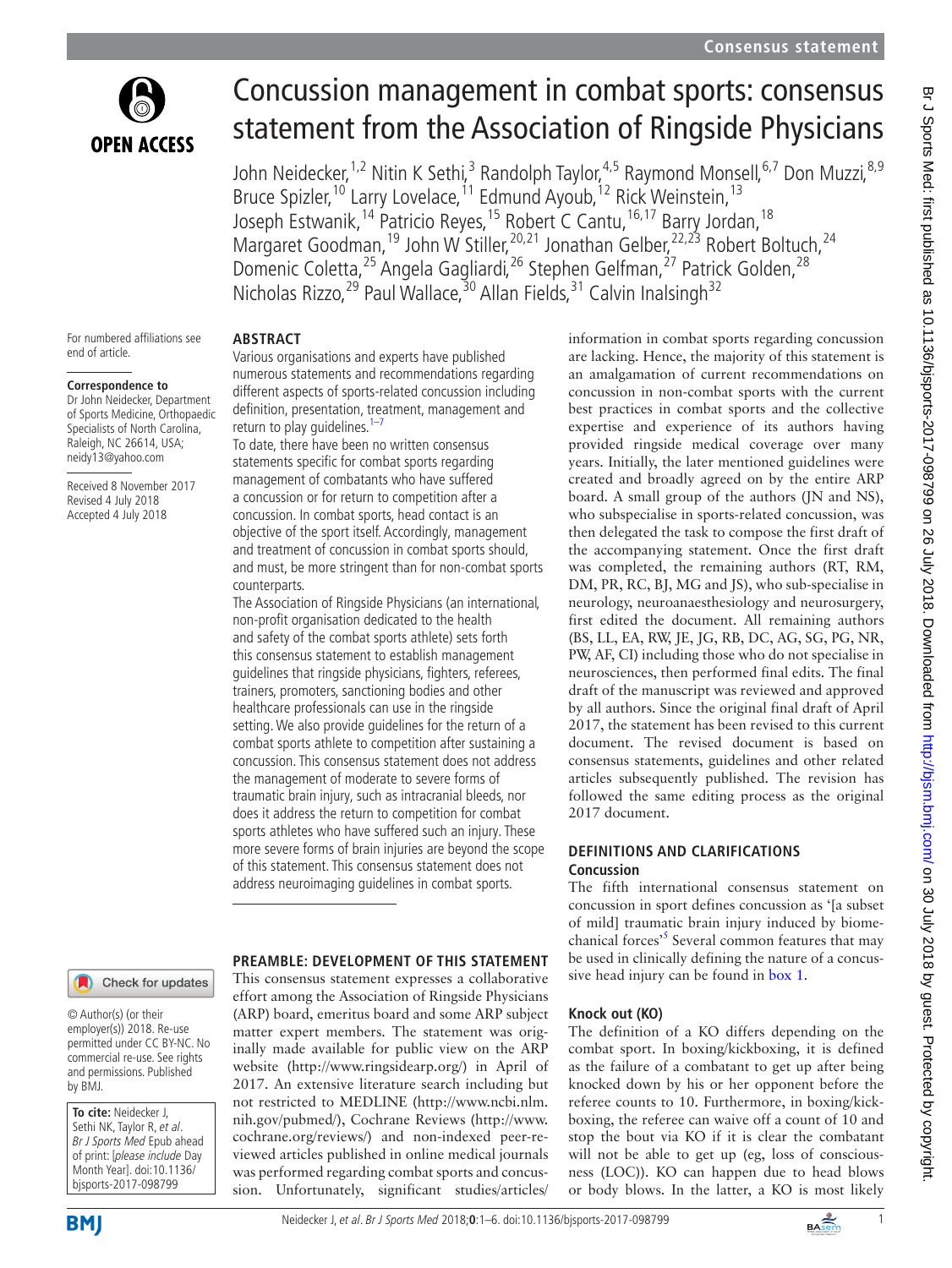# **Box 1 Definition of concussion from the consensus statement on concussion in sport: the 5th International Conference on Concussion in Sport held in Berlin, October 2016[5](#page-5-1)**

- <span id="page-1-0"></span>1. Concussion may be caused either by a direct blow to the head, face, neck or elsewhere on the body with an impulsive forces transmitted to the head.
- 2. Concussion typically results in the rapid onset of shortlived impairment of neurological function that resolves spontaneously. However, in some cases, symptoms and signs may evolve over a number of minutes to hours.
- 3. Concussion may result in neuropathological changes, but the acute clinical symptoms largely reflect a functional disturbance rather than a structural injury and, as such, no abnormality is seen on standard structural neuroimaging studies.
- 4. Concussion results in a range of clinical signs and symptoms that may or may not involve loss of consciousness. Resolution of the clinical and cognitive symptoms typically follows a sequential course. However, in some cases symptoms may be prolonged.

The clinical signs and symptoms cannot be explained by drug, alcohol, or medication use, other injuries or other comorbidities.

not associated with concussion. However, when a KO happens due to a head blow(s), a concussion is likely on account of some degree of neurological impairment impeding the combatant to get up before the count of 10 is up. Although LOC can occur, other impairments such as disorientation and balance difficulty could prevent a combatant to get up before the 10 count and are consistent with a concussion. However, it is also important to recognise that these impairments could be due to injuries other than concussion (eg, moderate/severe traumatic brain injury and inner ear injury). In mixed martial arts (MMA), KO is defined as stoppage of the bout by the referee because a combatant has LOC due to a head blow. In this case, it is clear that a concussion has been sustained.

# **Technical KO (TKO)**

The definition of TKO in combat sports is much more complex as it encompasses a wide variety of reasons why the fight was stopped. In boxing/kickboxing and MMA, a TKO can be given if a doctor stops the fight due concern about an injury (eg, laceration, concussion and orthopaedic injury). In all combat sports, a TKO is also awarded if the combatant or the combatant's corner requests that the bout not continue ('throwing in the towel'). In both boxing/kickboxing and MMA, if the referee determines that a combatant is no longer adequately defending himself or herself, not fighting back or taking a significant amount of 'punishment' (head or body shots), he or she can subjectively call an end to the bout via a TKO. In some formats of boxing/ kickboxing, a TKO can be awarded if the 3 knockdown rule is in place. This rule means that the fight will be stopped if a combatant is knocked down three times within the same round. In all of these instances, there are no mention of signs or symptoms of concussion. Concussion can certainly accompany a TKO, but a TKO does not always have to be associated with a concussion. Lastly, concussion can still occur even if there is no KO or TKO.

# **Box 2 Signs and symptoms of concussio[n5](#page-5-1)**

- <span id="page-1-1"></span>► Somatic symptoms (eg, headache, nausea/vomiting, light/ noise sensitivity and vision problems).
- ► Cognitive symptoms (eg, foggy feeling, memory problems and difficulty concentrating).
- ► Emotional symptoms (eg, labile mood).
- $\blacktriangleright$  Physical signs (eg, loss of consciousness, confusion, difficulty making eye contact, slurred/slow speech and sluggish/change in fighting style).
- ► Balance impairment (eg, dizziness, difficulty walking and stumbling).
- $\blacktriangleright$  Behavioural changes (eg, irritability).
- ► Cognitive impairment (eg, slow to react, slow to answer questions and not oriented to person, location or date/round).
- ► Sleep/wake disturbance (eg, somnolence and drowsiness).

# **Signs and symptoms of concussion**

[Box](#page-1-1) 2 lists the signs and symptoms of concussion that could be seen in combat sports. If a combat sports athlete displays one or more of these signs/symptoms, concern for concussion should be raised.

# **Current publications regarding concussion in combat sports**

The current publications on combat sports provide limited data specific to concussion. Numerous publications from the ongoing Professional Fighters Brain Health Study and previous studies have demonstrated an association of increased changes of the brain on imaging and increased cognitive impairment with higher levels of fight exposure (frequency of competing and duration of career) in combat sports athletes.<sup>8-15</sup> Increase exposure to sparring has also been associated with increased cognitive and balance dysfunction.<sup>16</sup> However, in these publications, the role of concussion was not clearly defined.

Other publications in combat sports focus on outcomes and injuries sustained in competition. Many of these studies are retrospective assessments of fight records and/or videos[.17–23](#page-5-4) While these studies provide useful information, we recognise the pitfalls of extrapolating the data to concussion. A recent publication highlighted the large discrepancy in fight databases based on differences in documentation practices between sanctioning bodies, experience of the covering ringside physician and proportion of incomplete records.<sup>24</sup> With regards to video analysis studies, it can only be speculated about whether a concussion had been sustained with no clear signs or detailed postfight physical exam. For these reasons, there are very few high-quality studies available about incidence of concussion in combat sports. A study that examined injuries sustained in professional kickboxing over a 16-year period showed an injury rate of 19.2 concussions per 1000 fight participations.<sup>25</sup> Another well-designed study that followed elite amateur boxers over a 5-year period showed an incidence of 0.53 concussions for every 1000 hours of competing/training. $^{26}$  $^{26}$  $^{26}$ 

# **Current practices in non-combat sports**

In non-combat sports, it is universally agreed that, if an athlete is suspected to have suffered a concussion, he or she must be immediately removed from play and evaluated. If a concussion is diagnosed, he or she must not be allowed to return to sport  $(RTS)$  on the day of injury.<sup>4–7</sup> The most recent consensus statement also recommends that athletes with a suspected concussion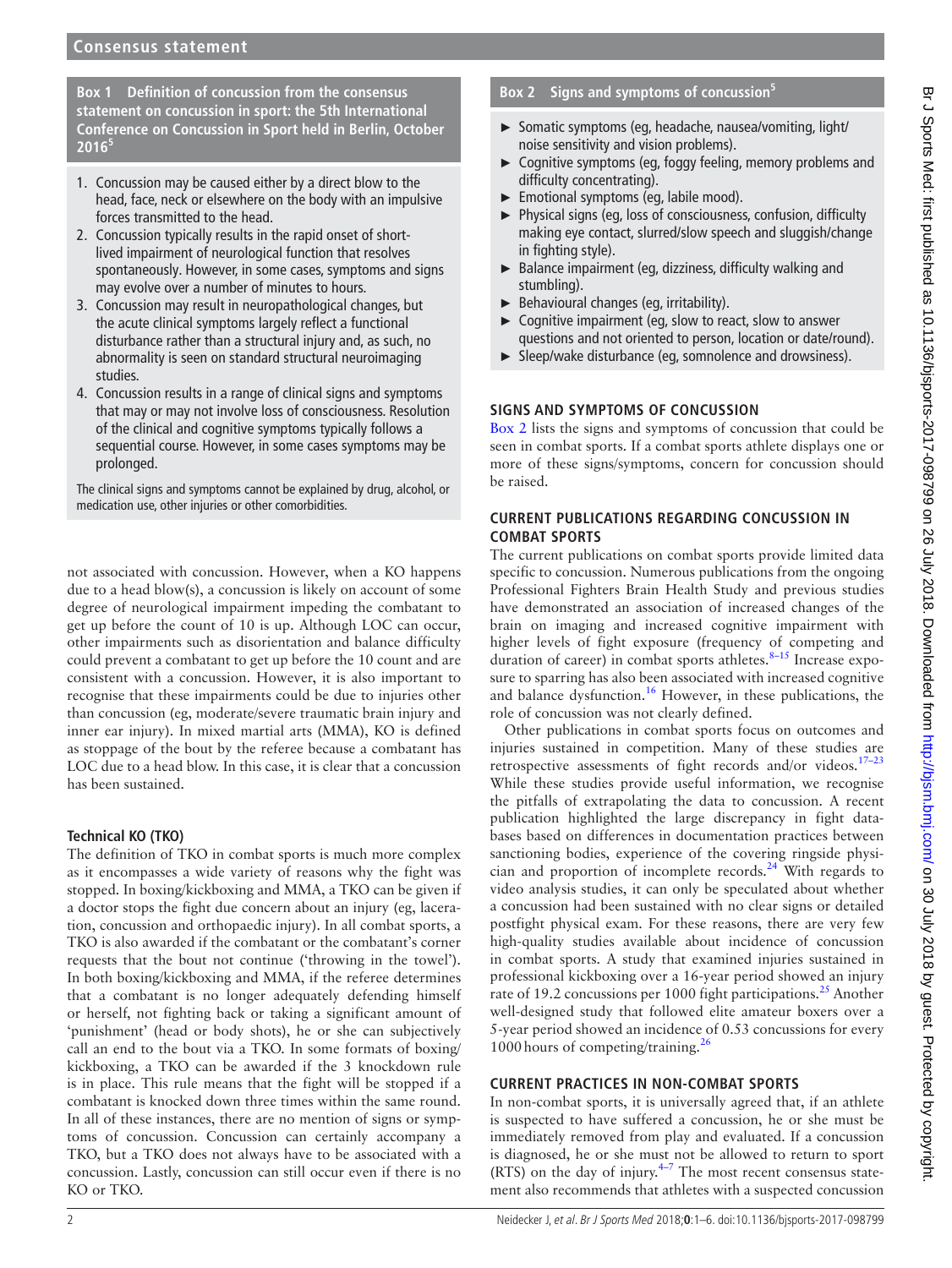have a thorough evaluation, performed in a distraction free environment (eg, locker room and training room) rather than on the sideline.<sup>[5](#page-5-1)</sup> Most professional non-combat sports organisations have developed specific protocols for evaluating head injuries during a game. $27$  The overwhelming majority of non-combat sports organisations also require athletes who have sustained a concussion to go through an RTS protocol that consists of a gradual, stepwise increase in physical demands, sports-specific activities and the risk for contact. Many non-combat sports organisations also require medical clearance by a licenced healthcare provider trained in the evaluation and management of concussion prior to full RTS without any restriction. In some cases of professional athletics, an 'unaffiliated physician' who practices independently of the team decides final clearance to  $RTS.<sup>27</sup>$  $RTS.<sup>27</sup>$  $RTS.<sup>27</sup>$ 

All consensus statements agree that when an athlete sustains a concussion, an initial cognitive and physical rest period is needed prior to beginning an RTS protocol. However, what is not currently agreed on is the amount or duration of rest needed. Some statements recommend not beginning an RTS progression until the athlete no longer reports any concussion-related symptoms.<sup>67</sup> Other publications recognise that (1) the current published evidence evaluating the effect of rest following a sports-related concussion is sparse and (2) light exercise may promote recovery after an initial period of rest.<sup>45</sup> A 2016 publication that summarised a meeting of 37 concussion experts stated that, 'strict rest is contraindicated (after concussion) and may exacerbate the effects of (the) injury'.<sup>[28](#page-5-11)</sup> This same publication also summarised that concussion symptoms and impairments are treatable and that concussions in which symptoms last a prolonged period of time be managed by a multidisciplinary team with active rehabilita-tion depending on the individual's clinical profile.<sup>[28](#page-5-11)</sup> The most recent consensus statement recommends that there should be 'a brief period of rest during the acute phase (24–48hours) after injury, patients can then be encouraged to become gradually and progressively more active while staying below their cognitive and physical symptom-exacerbation thresholds (eg, activity level should not bring on or worsen their symptoms)'.<sup>[5](#page-5-1)</sup>

Neuropsychological (NP) testing is one tool that informs sports-related concussion evaluation and management. $4-7$ Various computerised NP testing programmes have been developed. Computerised NP testing, while not as comprehensive as formal 'pencil and paper' NP testing, provides a 'snapshot' of a person's cognitive status. Many non-combat sports organisations use computerised NP testing in RTS protocols. These protocols require athletes to return to his or her preinjury baseline computerised NP testing scores to return to competition. NP testing, however, should not be used as the sole determining factor in management decisions; it may serve as one part of the clinical decision-making process.

# **Current RTS practices in combat sports**

Some combat sports organisations have developed specific written policies regarding intrabout evaluation/management of concussion and RTS after TKO/KO. Specifically, USA Boxing guidelines state that a match should be stopped if a boxer is showing signs and symptoms of concussion. $29$  USA Boxing guidelines also include minimum periods of suspension for TKO/  $KO.<sup>30</sup>$  $KO.<sup>30</sup>$  $KO.<sup>30</sup>$ 

Suspensions in USA Boxing are based on whether there has been an LOC attendant to a TKO/KO, and the duration of an LOC following a TKO/KO as well as number of times a fighter has suffered a TKO/KO with or without LOC ([table](#page-2-0) 1).

<span id="page-2-0"></span>

| USA Boxing: minimal suspension period after TKO/KO<br>Table 1                     |                     |  |  |
|-----------------------------------------------------------------------------------|---------------------|--|--|
| USA Boxing: minimal suspension period after TKO/KO                                |                     |  |  |
| Single occurrence of TKO/KO                                                       |                     |  |  |
| TKO or KO without LOC                                                             | 30-day suspension   |  |  |
| KO with LOC less than 1 min                                                       | 90-day suspension   |  |  |
| KO with LOC greater than 1 min                                                    | 180-day suspension  |  |  |
| Second occurrence of TKO/KO in a 90-day period after single occurrence suspension |                     |  |  |
| TKO or KO without LOC                                                             | 90-day suspension   |  |  |
| Second KO with LOC less than 1 min                                                | 180-day suspension  |  |  |
| Second KO with LOC greater than 1 min                                             | 360-day suspension  |  |  |
| Third occurrence of TKO/KO in a 365-day period                                    |                     |  |  |
| TKO or KO without LOC                                                             | 12-month suspension |  |  |
| Third KO with LOC regardless of time                                              | 18-month suspension |  |  |

KO, knock out; LOC, loss of consciousness; TKO, technical knockout.

Regarding professional combat sports, intrabout evaluation of concussion and RTS after concussion vary from stateto-state/commission-to-commission. Some states/commissions have specific written guidelines regarding concussion, but other states/commissions do not, and procedures are followed based on previous precedent and at the discretion of the supervising ringside physician. Furthermore, while in some states/commissions, ringside physicians are authorised to stop a fight, while in other states/commissions, only the referee is the sole arbitrator of the fight but instructed to stop the fight on medical grounds at the ringside physician's request. Minimum suspensions typically given in professional combat sports are 30 days for a TKO, 60 days for KO without LOC and 90 days for KO with LOC. However, as noted above, these timeframes vary depending on the state/commission. Some states/commissions require a lesser period of suspension if a fight went for a certain number of rounds, win or lose, for example, six or more rounds.

Ultimately, states/commissions often leave medical suspensions to the discretion of the covering ringside physician. Ringside physicians vary greatly in their level of ringside experience and subspecialty medical background leading to variations in postbout recommendations and suspensions. All periods of suspension imposed by states/commissions are enforceable as to competition only and have no effect on what a combatant may do in training/practice/sparring.

Currently, there are no general requirements for combat sports athletes to be evaluated by a licenced healthcare provider specifically trained in the evaluation and management of concussion as a part of medical clearance to RTS following a concussion or TKO/KO. Although a covering ringside physician may require a neurology clearance evaluation in addition to the period of suspension, such a requirement may not be stringently imposed. Unfortunately, current practices in most jurisdictions rarely require medical clearance to RTS following concussion or TKO/ KO and generally use the 30/60/90/day suspensions as outlined above. This risks a combat sports athlete RTS in the absence of a robust medical evaluation.

Currently, no known combat sports organisation requires baseline formal NP or computerised NP testing.

# **Association of Ringside Physicians Concussion Management and Return to Play Guidelines for Combat Sports Athletes**

Taking into consideration, the above-referenced differences between non-combat sports and combat sports, as well as the absence of uniformity among the jurisdictions that currently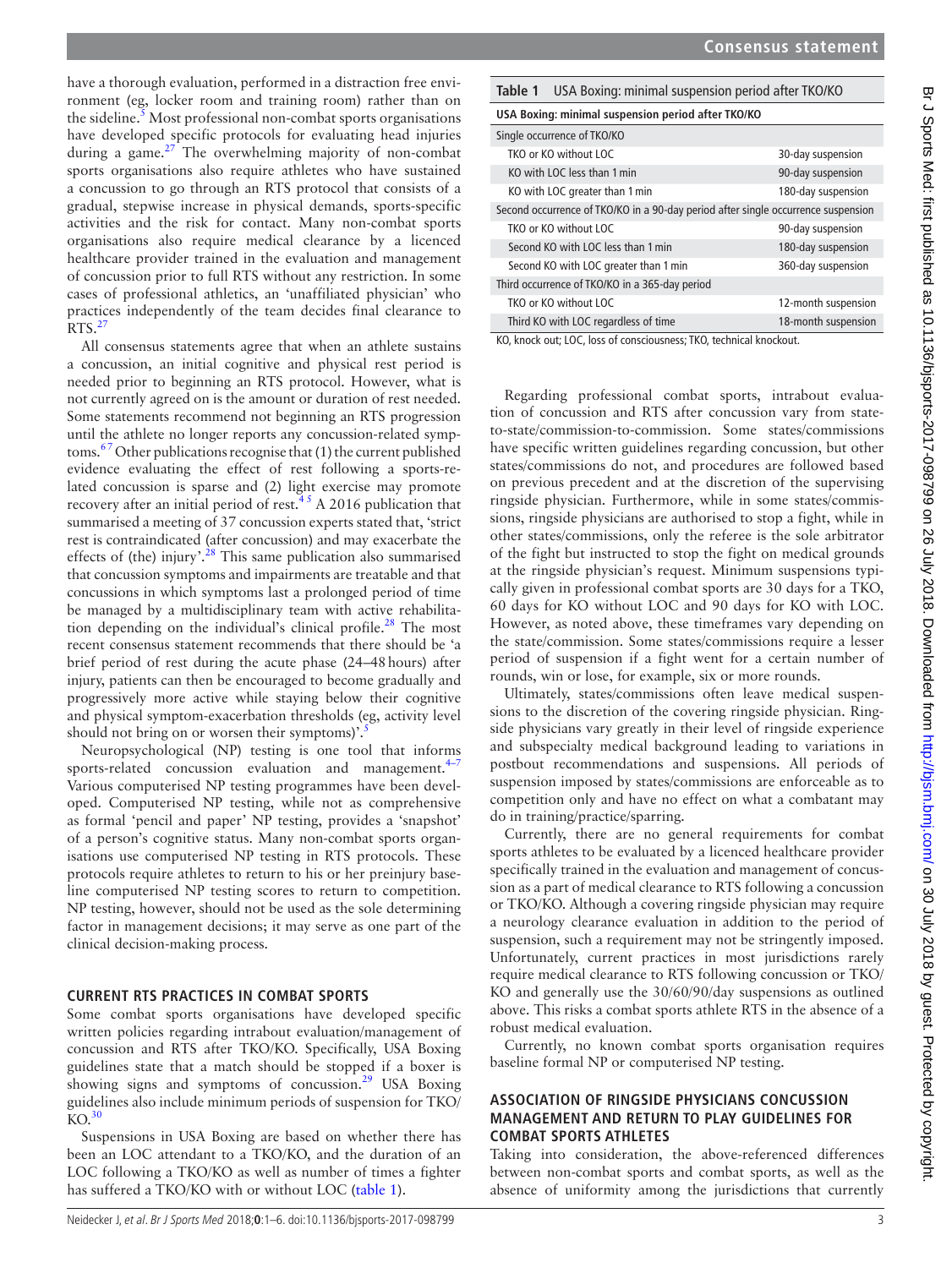regulate combat sports, the ARP proposes the following guidelines for concussion management and RTS of a combat sports athlete:

#### **Suspensions and concussion management**

- $\blacktriangleright$  If a fighter is exhibiting signs of a concussion during a bout, the fight should be stopped. These signs include but are not limited to headache, confusion, blurred/double vision, nausea/vomiting and balance/gait issues [\(box](#page-1-1) 2).
- ► If a combat sports athlete sustains a TKO secondary to blows to the head, it is recommended that he or she be suspended from competition for a minimum of 30 days. It is also recommended that the fighter refrain from sparring for 30 days as well.
- ► If a combat sports athlete sustains a KO without LOC secondary to blows to the head, it is recommended that he or she be suspended from competition for a minimum of 60 days. It is also recommended that the fighter refrain from sparring for 60 days as well.
- If a combat sports athlete sustains a KO with LOC secondary to blows to the head, it is recommended that he or she be suspended from competition for a minimum of 90 days. It is also recommended that the fighter refrain from sparring for 90 days as well.
- All combat sports athletes, including the winners, should be evaluated for signs and symptoms of concussion postbout. Evaluation should be performed immediately postbout ringside but also later repeated in a quieter, controlled environment (eg, dressing room).
- Combat sports athletes may participate in non-contact training and conditioning 1week after sustaining a concussion or loss via TKO/KO secondary to head strikes, provided his or her symptoms are improving and do not increase in severity with activity. A gradual activity progression of increased intensity is recommended, starting with light aerobic activity progressing to more rigorous/combat sports-specific activity and finally sparring when symptoms have completely resolved [\(box](#page-3-0) 3).
- ► Under no circumstances should a combat sports athlete compete or engage in sparring activity or competition if he or she is experiencing signs and symptoms of concussion.

# **Specialist evaluation**

In addition to the above-mentioned periods of suspension, we recommended that a combat sports athlete's suspension continue until a specialist physician trained in concussion management clears the fighter. Specialist physicians trained in concussion management include neurologists, neurosurgeons and primary care sports medicine physicians.

# **Box 3 'Red flag' signs and symptoms of serious brain injury**

- <span id="page-3-0"></span>► Glasgow Coma Scale <15.
- ► Suspected open, depressed or basal skull fracture.
- ► Cerebrospinal fluid coming out of nose or ears.
- ► Post-traumatic seizure.
- ► Focal neurological deficit.
- $>1$  episode of vomiting since the head injury.
- Pupillary abnormality.
- ► Progressive increase of concussion somatic symptoms.
- ► Deterioration of mental status/overall condition.

# **Other baseline testing**

We recommended that all combat sports athletes undertake a validated NP evaluation with the initial test serving as a baseline. If possible, vestibular/ocular and balance baseline testing is also recommended. Repeat baseline testing should occur annually. If there is any decline, it is recommended that a physician trained in brain injuries and concussion management evaluate the athlete.

# **Education**

► We recommended that all combat sports athletes and their coaches/trainers be educated and trained to recognise the signs and symptoms of concussion. If a combat sports athlete is experiencing any signs or symptoms of a concussion during training or competition, he or she should remove themselves from contact activities and seek immediate evaluation by a healthcare professional.

# **Discussion of guidelines**

The ARP recognises the rapid advancements in concussion management over the recent years and its adaptation into non-combat sports. This has created a safer environment and may lead to a decrease in morbidity associated with sports-related head trauma. Current non-combat sports RTS protocols do not allow an athlete to return to competition/contact if he or she is exhibiting any concussion symptoms. If a non-combat sports athlete suffers an injury and is showing signs or symptoms of concussion, he or she is removed from competition immediately, with no same-day RTS. The ARP agrees that this practice should also be employed in combat sports. If a combat sports athlete is exhibiting signs or symptoms of concussion during a bout ([box](#page-1-1) 2), he or she should be evaluated by the covering ringside physician, and if a concussion is suspected, the bout should be immediately stopped on medical grounds (TKO).

Often, emphasis in suspensions and medical treatment is focused on the loser of the bout, or the one who suffers a KO or TKO. The ARP recommends that all combat sports athletes, including the winner, be evaluated for signs and symptoms of concussion and should be managed and treated accordingly. Evaluation should be performed immediately postbout ringside. A repeat evaluation should be performed postbout in a quieter, controlled setting such as the dressing room. Repeat evaluation is necessary to ensure that combatants do not display delayed onset signs and symptoms of concussion. It is not unreasonable for the covering ringside physician to consider a minimum suspension of 30 days for all fighters, win/lose/draw, if the fighter has been through a particularly long, gruelling, difficult bout.

The covering ringside physician (and other covering healthcare providers) should also be aware and evaluate fighters, postbout, for 'red flag' signs [\(box](#page-3-0) 3). Presence of these 'red flag' signs and symptoms should raise concern that a more serious brain injury has been sustained and the fighter should be emergently transported to a high-level emergency facility for screening and management of a potentially life-threatening condition.

Non-combat sports allow athletes to return to competition/ contact when concussion symptoms resolve, and the athlete has tolerated a stepwise progression of activity without return of symptoms. The ARP is also in agreement with this premise. However, due to the nature and objective of combat sports, it is recommended that combat sports athletes should also wait a minimum specified amount of time (30/60/90 days) until return to contact. Return to fight protocols should be specific to the athlete's combat sport.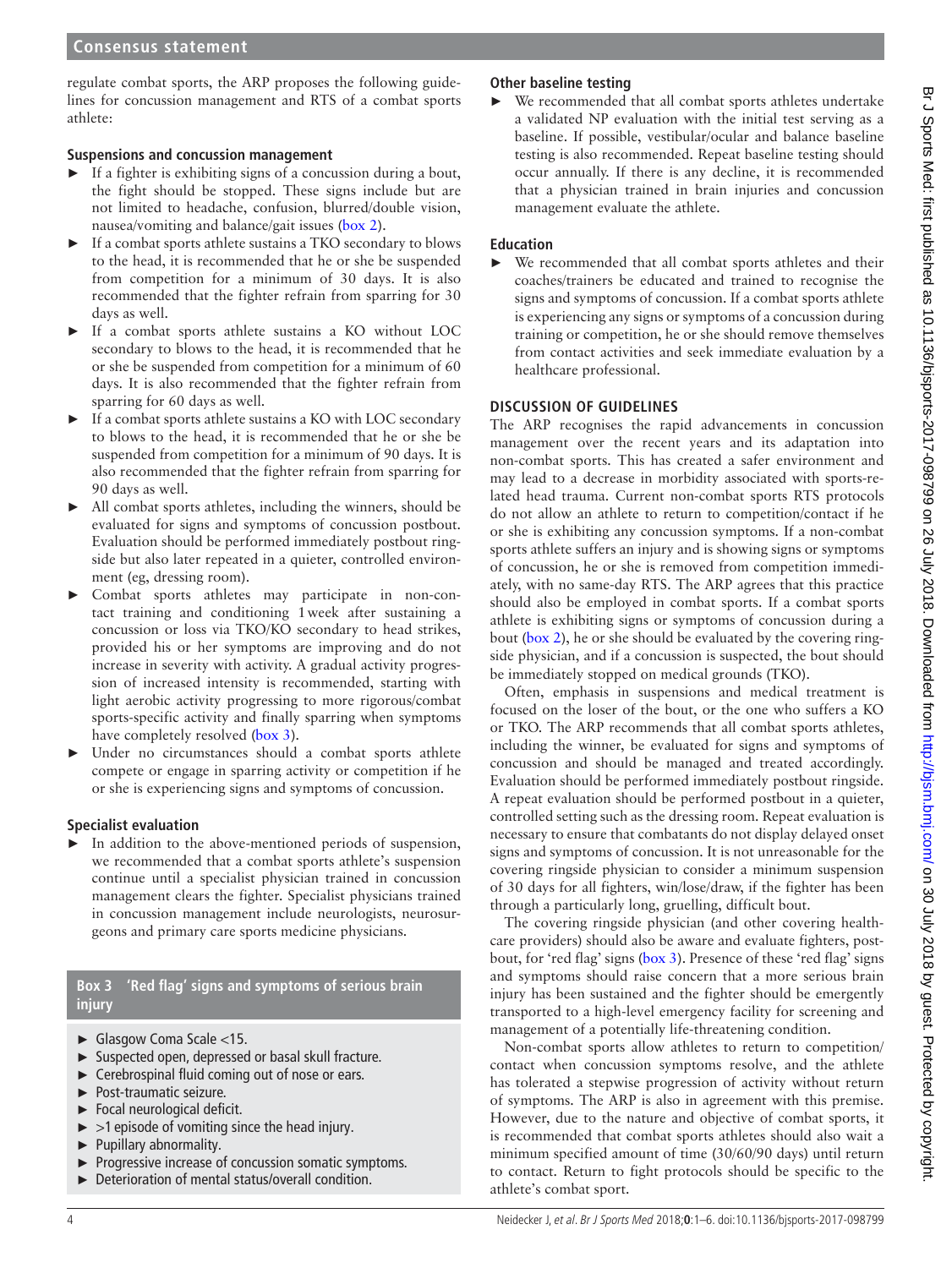| Table 2                                            | Return to fighting protocol    |                                                                                                                                                                     |
|----------------------------------------------------|--------------------------------|---------------------------------------------------------------------------------------------------------------------------------------------------------------------|
| Phase 1: return to general fitness                 |                                |                                                                                                                                                                     |
| Step 1                                             | Light aerobic activity         | Stationary biking and elliptical, incline walking:<br>gradually escalating heart rate and monitoring<br>through perceived exertion and/or HRM.                      |
| Step 2                                             | Moderate aerobic<br>activity   | Jogging, swimming: escalating heart rate to<br>moderate and high-demand activity through<br>HRM or perceived exertion; assess high-level<br>vestibular functioning. |
| Step 3                                             | Sport-specific activity        | Sprinting, mitts, bag/footwork, walk-through<br>grappling and so on; increasing duration; no<br>partner work. Begin resistance training.                            |
| Phase 2: return to non-contact fighting activities |                                |                                                                                                                                                                     |
| Step 1                                             | Bag/mitt work with<br>movement | Tests fighter ability to punch and/or kick in<br>multiple planes while testing vestibular and<br>visual systems.                                                    |
| Step 2                                             | Shadow boxing/drills           | Reintroduces fighter to sport environment and<br>re-establishes footwork in ring parameter and<br>surface.                                                          |

Step 3 One-sided sparring and grappling Fighter begins to spar without the concern of contact. Reacts to opponent's movements and begins to get timing back for punches, kicks and body position.

**Phase 3: return to contact/sparring fighting activities**

**May only advance to this phase when concussion symptoms have completely resolved**

| Step 1 | Sparring: short<br>duration    | First step of live sparring. Rounds of short<br>duration with long breaks. Number of rounds<br>is small to begin with and then can increase<br>as tolerated.                                                                                                     |
|--------|--------------------------------|------------------------------------------------------------------------------------------------------------------------------------------------------------------------------------------------------------------------------------------------------------------|
| Step 2 | Sparring: longer<br>duration   | Rounds at this step begin to lengthen in<br>duration while breaks between rounds<br>shortens. Number of rounds can also increase<br>as fatique allows.                                                                                                           |
| Step 3 | Sparring: normal<br>parameters | Full return to normal training. Return to normal<br>rounds and time limits based on sport and<br>next potential bout. Fighter should be able to<br>tolerate normal parameters of training/sparring<br>and is training as normal without a return of<br>symptoms. |

An initial period of 1 week should occur prior to beginning phase 1.

\*Adapted from Nalepa *et al*. 32

Nalepa *et al*<sup>[32](#page-5-14)</sup> have proposed recommendations with regard to return to fight protocols (table 2). This protocol is broken down into three phases: phase 1: return to general fitness; phase 2: return to non-contact fighting activities; and phase 3: return to contact fighting activities/sparring. It is recommended that a combat sports athlete should not begin phase 1 for at least 1week after sustaining a concussion and/or loss via TKO/KO secondary to head strikes. This initial rest phase is the cornerstone of concussion management and allows for acute symptoms to resolve.<sup>[4](#page-5-8)</sup> Combat sports athletes may progress from phase 1 to phase 2 provided symptoms do not increase in severity. The combat sports athlete should perform one step per day, waiting a minimum of an additional 24hours before moving on to the next step. If symptoms do not increase over that 24-hour period, he or she may move on to the next step. The athlete should not advance if concussion symptoms increase in that 24-hour period. If symptoms increase, he or she should go back to the prior step where symptoms did not increase. Under no circumstance should a combat sports athlete progress to phase 3 if he or she continues to exhibit concussion symptoms. Athletes who remain symptomatic for greater

than 10 days should be seen by a physician trained in concussion management to monitor symptoms, initiate treatments and recommend activity progression.

For phases 1 and 2, there should be at least 24hours (or longer) for each step of the progression. If any symptoms worsen during exercise, the athlete should go back to the previous step. Phase 3 should be started when concussion symptoms have resolved, and the athlete has completed phases 1 and 2. If symptoms are persistent (eg, more than 10 days), the athlete should be referred to a healthcare professional that is an expert in the management of concussion.

The majority of non-combat sports concussion protocols throughout the amateur and professional levels require evaluation and clearance by a healthcare provider trained in the management of concussion before return to contact/competition. The ARP also believes such a practice should be applied in combat sports. If a combat sports athlete is experiencing concussion signs and symptoms 30min after his or her bout, or lost his or her bout by KO via strikes to the head, it is most likely the athlete has sustained a concussion. Accordingly, he or she should be evaluated and cleared by a healthcare provider skilled in concussion management before return to contact/competition. The specialist clearance should be in addition to the above-referenced recommended minimal day suspensions.

NP baseline testing is a helpful tool in making decisions regarding a return to fighting in combat sports athletes who have sustained a concussion. NP testing is also helpful for screening of neurological decline over the course of a combatant's career. Computerised NP baseline testing is now widely available and affordable. For these reasons, the ARP recommends that all combat sports athletes undergo a validated, supervised and reproducible NP baseline test. Baseline vestibular/ocular and balance testing is a recommended adjunct for the same reasons.

Finally, none of these guidelines can be enforced outside of competition. Only the combat sports athlete and his or her coaches/trainers know what happens inside the gym and during training. Hence, athletes and their coaches/trainers should possess a thorough knowledge base regarding concussion and its signs/symptoms [\(box](#page-1-1) 2). Unfortunately, when there has been a tragic outcome in the ring, it is often revealed that the combat sports athlete suffered a head injury in training that was not divulged to the physician. If a combat sports athlete sustains an injury and is experiencing any signs or symptoms of a concussion during training or competition, he or she should be encouraged to remove themselves from contact activities and seek evaluation by a healthcare professional.

# **Qualifying statement**

These guidelines are recommendations designed to assist ringside physicians, fighters, trainers, promoters, sanctioning bodies, governmental bodies and others in making decisions. These recommendations may be adopted, modified or rejected according to clinical needs and constraints and are not intended to replace local commission laws, regulations or policies. We hope that these guidelines will serve to augment locally agreed policies already in place. In addition, it should be understood that the guidelines developed by the ARP are not intended as standards or absolute requirements, and their use cannot guarantee any specific outcome. Guidelines are subject to revision as warranted by the evolution of medical knowledge, technology and practice. They provide basic recommendations that are supported by synthesis and analysis of the current literature, expert and practitioner opinion, commentary and clinical feasibility.